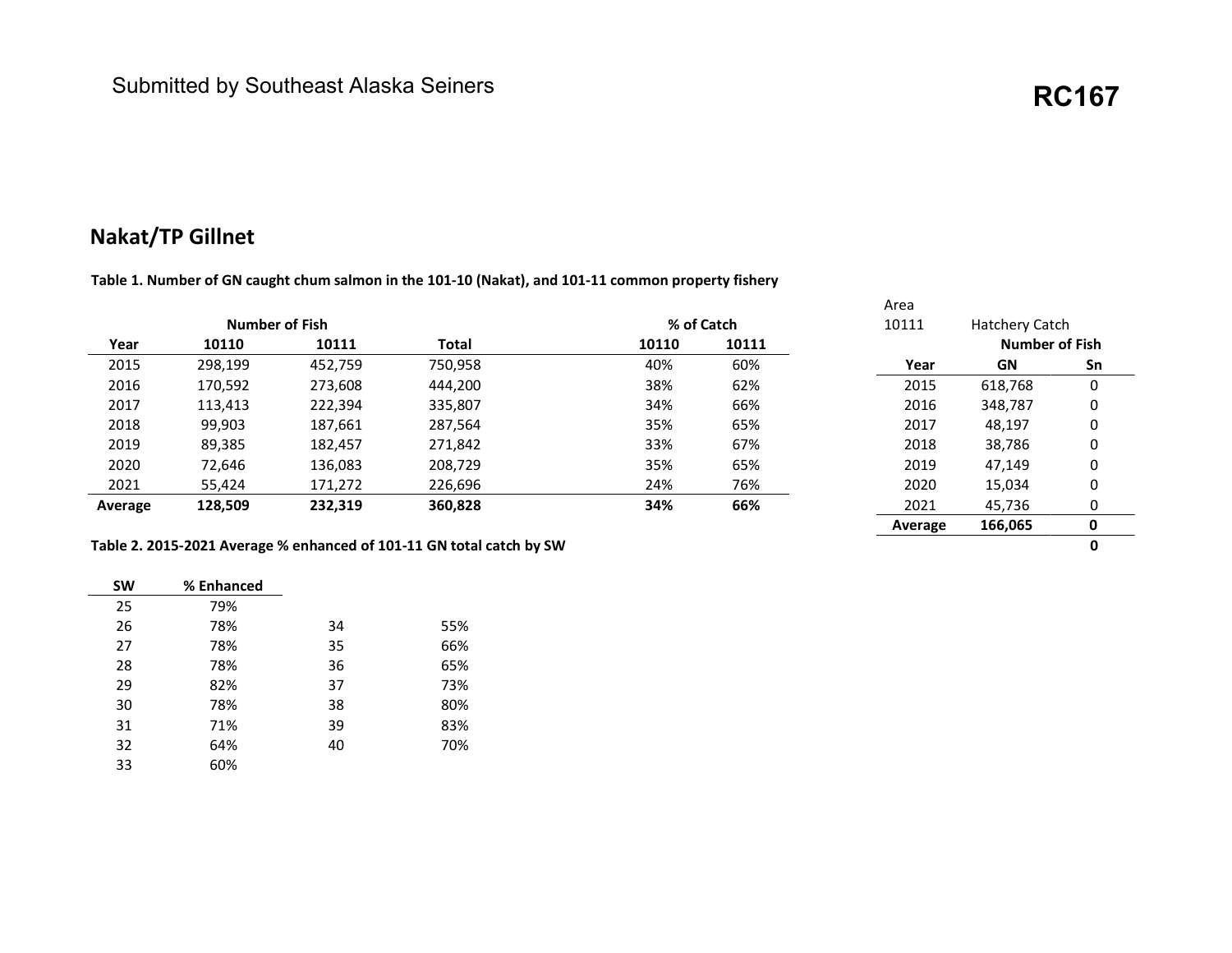# **Kendrick/D2 SN**

| <b>Number of Fish</b> |         |           |           |         |       | % of Catch |       |
|-----------------------|---------|-----------|-----------|---------|-------|------------|-------|
| Year                  | 10215   | 10210     | 10220     | Total   | 10215 | 10210      | 10220 |
| 2015                  | 256,681 | 272,823   | 213,957   | 743,461 | 35%   | 37%        | 29%   |
| 2016                  | 153,829 | 421,517   | 281,465   | 856,811 | 18%   | 49%        | 33%   |
| 2017                  | 137,605 | 363,395   | 247,698   | 748,698 | 18%   | 49%        | 33%   |
| 2018                  | 152,084 | 236,192   | 114,673   | 502,949 | 30%   | 47%        | 23%   |
| 2019                  | 82,627  | 164,618   | 96,834    | 344,079 | 24%   | 48%        | 28%   |
| 2020                  | 62,482  | 69,213    | 52,052    | 183,747 | 34%   | 38%        | 28%   |
| 2021                  | 11,698  | 133,512   | 135,649   | 280,859 | 4%    | 48%        | 48%   |
| Average               | 857,006 | 1,661,270 | 1,142,328 | 522,943 | 23%   | 45%        | 32%   |

**Table 1. Number of SN caught chum salmon in the 102-15 (THA) and 102-10/20 (Trad) common property fisheries** 

#### **Table 2. 2015-2021 Average % enhanced of 102-10/20 SN total catch by SW**

| <b>SW</b> | % Enhanced |    |     |
|-----------|------------|----|-----|
| 25        | 92%        | 32 | 63% |
| 26        | 91%        | 33 | 36% |
| 27        | 93%        | 34 | 23% |
| 28        | 94%        | 35 | 25% |
| 29        | 92%        | 36 | 4%  |
| 30        | 93%        | 37 | 6%  |
| 31        | 89%        | 38 | 0%  |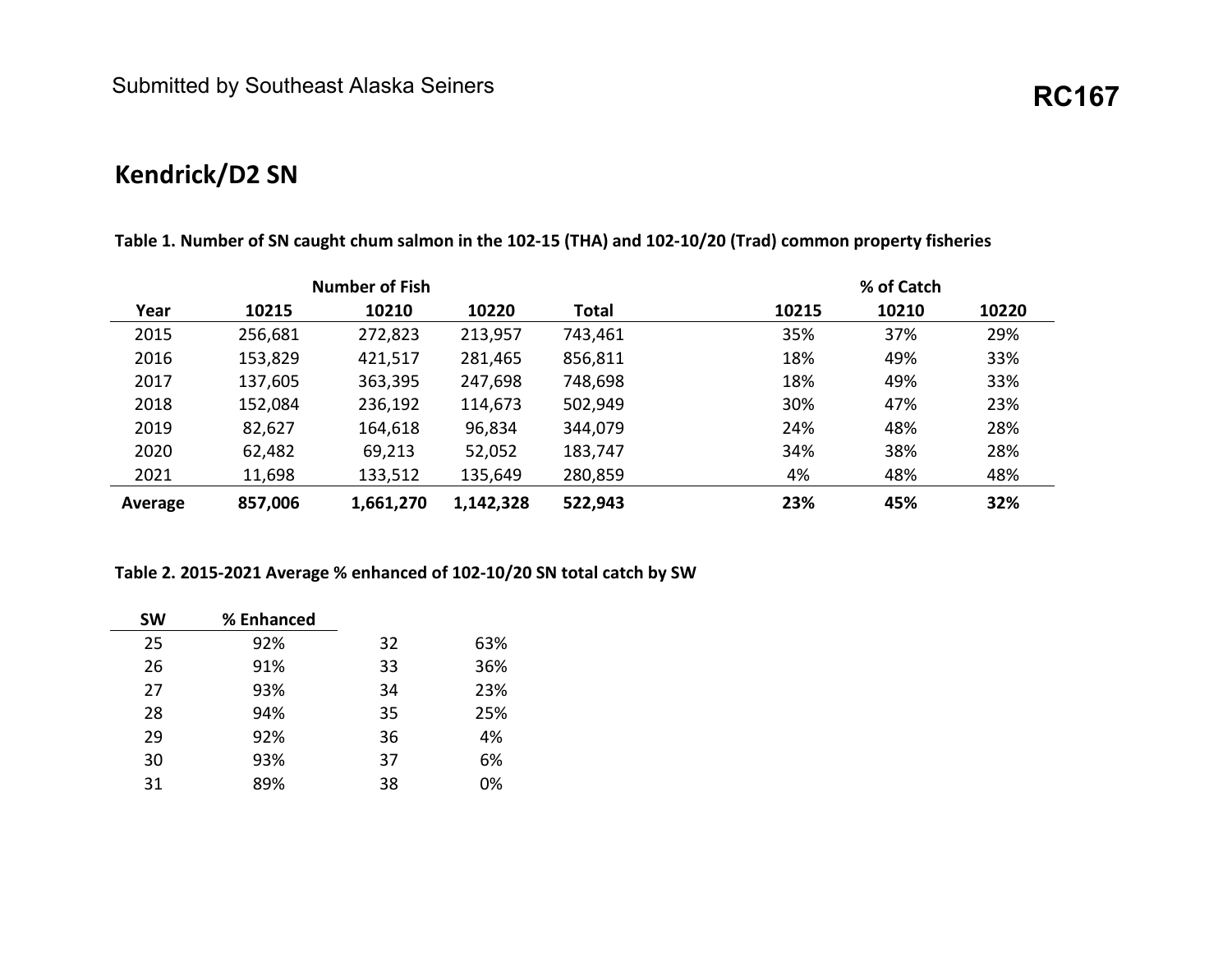# **Anita THA GN vs. SN**

#### **Table 1. Number of GN and SN caught chum salmon in the 107-35 Terminal Common Property Fishery**

|         |        |                       |              |            |           | % of Catch (2021 |           |
|---------|--------|-----------------------|--------------|------------|-----------|------------------|-----------|
|         |        | <b>Number of Fish</b> |              | % of Catch |           | Excluded)        |           |
| Year    | GN     | SN                    | <b>Total</b> | GN         | <b>SN</b> | <b>GN</b>        | <b>SN</b> |
| 2015    | 61,881 | 99,632                | 161,513      | 38%        | 62%       | 38%              | 62%       |
| 2016    | 72,204 | 61,436                | 133,640      | 54%        | 46%       | 54%              | 46%       |
| 2017    | 48,197 | 104,979               | 153,176      | 31%        | 69%       | 31%              | 69%       |
| 2018    | 38,786 | 59,111                | 97,897       | 40%        | 60%       | 40%              | 60%       |
| 2019    | 47,149 | 80,990                | 128,139      | 37%        | 63%       | 37%              | 63%       |
| 2020    | 15,034 | 6,152                 | 21,186       | 71%        | 29%       | 71%              | 29%       |
| 2021    | 45,736 | 2,985                 | 48,721       | 94%        | 6%        |                  |           |
| Average | 46,998 | 59,326                | 106,325      | 52%        | 48%       | 45%              | 55%       |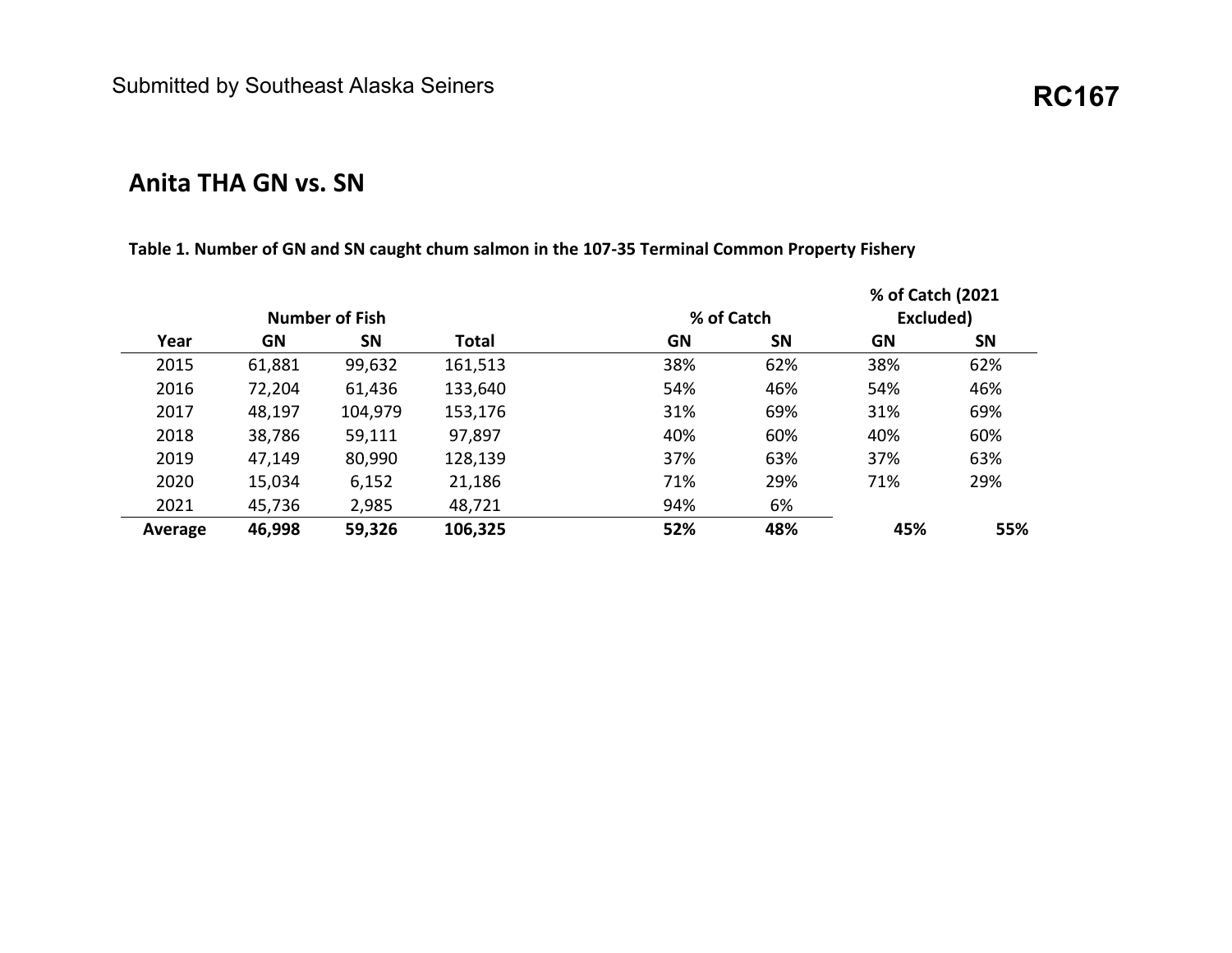## **108 CP**

### **Gillnet**

Anita CP Forecast: 177,500

### **Table 1. 2015-2021 Average % enhanced of 108 GN total catch by SW**

Note: SWs with no data indicate the fishery is not open

| <b>SW</b> | % Enhanced |      |
|-----------|------------|------|
| 25        | 31         | 99%  |
| 26        | 32<br>97%  | 98%  |
| 27        | 99%<br>33  | 92%  |
| 28        | 100%<br>34 | 93%  |
| 29        | 99%<br>35  | 100% |
| 30        | 36<br>96%  | 42%  |
|           |            |      |

#### **Table 2. Number of GN caught chum salmon in the 108 common property fishery**

| <b>SW</b> | 2015   | 2016   | 2017   | 2018   | 2019   | 2020   | 2021   | Average |
|-----------|--------|--------|--------|--------|--------|--------|--------|---------|
| 25        | 155    | 364    |        |        |        |        |        | 260     |
| 26        | 903    | 3,103  | 5,888  |        | 68     |        |        | 2,491   |
| 27        | 2,141  | 5,902  | 36,023 | 4,050  | 985    | 1,658  |        | 8,460   |
| 28        | 9,755  | 30,463 | 36,186 | 10,251 | 3,150  | 1,725  |        | 15,255  |
| 29        | 14,410 | 27,325 | 39,664 | 46,690 | 3,851  | 3,553  |        | 22,582  |
| 30        | 43,841 | 38,166 | 26,055 | 27,417 |        |        |        | 33,870  |
| 31        | 45,196 | 40,069 | 20,314 | 10,605 |        |        |        | 29,046  |
| 32        | 26,435 | 38,325 | 5,166  | 19,449 | 26,639 | 22,277 |        | 23,049  |
| 33        | 13,529 | 11,179 | 2,876  | 12,491 | 9,690  | 17,036 | 37,706 | 14,930  |